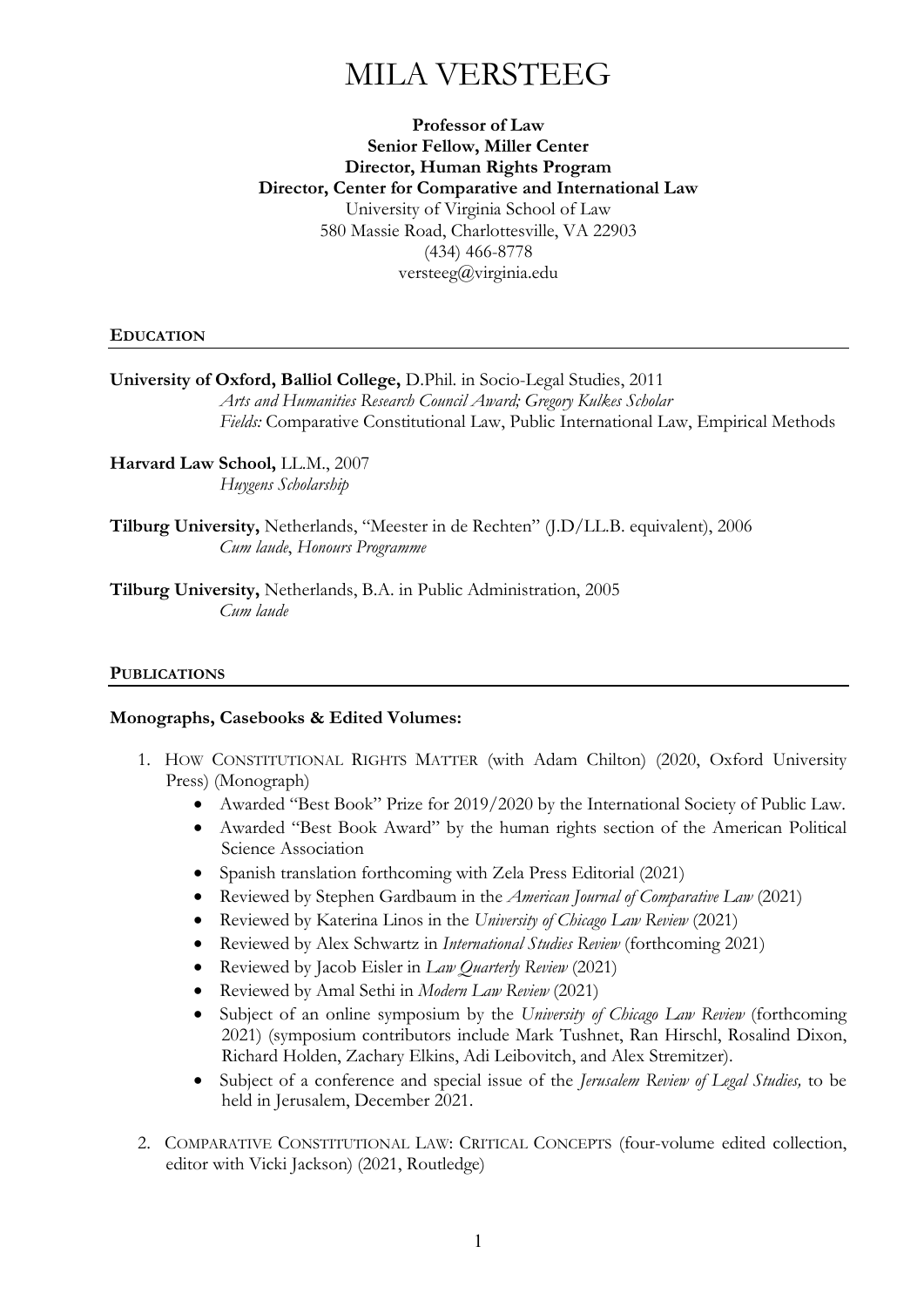- 3. COMPARATIVE CONSTITUTIONAL LAW: A GLOBAL AND INTERDISCIPLINARY APPROACH (casebook in progress, co-authored with Tom Ginsburg and David Landau) (forthcoming 2022, Oxford University Press)
- 4. THE OXFORD HANDBOOK OF COMPARATIVE HUMAN RIGHTS LAW (editor with Neha Jain) (in progress, forthcoming 2022)
- 5. CONSTITUTIONES APERENTES (with David Law) (Universidad Externado Press) (2018) (Spanish translation of *Sham Constitutions* and *Constitutional Variation Among Strains of Authoritarianism*)
- 6. COMPARATIVE INTERNATIONAL LAW (editor, edited book volume with Anthea Roberts, Paul Stephan, and Pierre Verdier) (Oxford University Press 2018)
- 7. THE SOCIAL AND POLITICAL FOUNDATIONS OF CONSTITUTIONS (editor, edited book volume with Denis Galligan) (Cambridge University Press 2013)
	- Translated into Chinese, Yinlin Press 2019.

## **Journal Publications:**

- 8. *The Global Evolution of Foreign Relations Law,* AMERICAN JOURNAL OF INTERNATIONAL LAW (forthcoming 2022) (with Kevin Cope and Pierre-Hugues Verdier)
- 9. *The Bound Executive: Emergency Powers During the Pandemic,* INTERNATIONAL JOURNAL OF CONSTITUTIONAL LAW (2021 forthcoming) (with Tom Ginsburg)
- 10. *Small-c Constitutional Rights,* INTERNATIONAL JOURNAL OF CONSTITUTIONAL LAW (2021 forthcoming) (with Adam Chilton)
- 11. *Can Rights Combat Economic Inequality?* 123 HARVARD LAW REVIEW 2017 (2020)
- 12. *The Law and Politics of Presidential Term Limit Evasion,* 120 COLUMBIA LAW REVIEW 173 (2020) (with Tim Horley, Anne Meng, Mauricio Guim, and Marilyn Guirguis)
- 13. *The Strength of Weak Review: National Courts, Interpretative Canons and Human Rights Treaties,* 63 INTERNATIONAL STUDIES QUARTERLY 507 (2019) (with Pierre Verdier and Yonatan Lupu)
- 14. *Empirical Studies of Human Rights Law,* 15 ANNUAL REVIEW OF LAW AND SOCIAL SCIENCE 155 (2019) (with Cosette Creamer and Kevin Cope)
- 15. *From Catalonia to California: Secession in Constitutional Law,* 70 ALABAMA LAW REVIEW 923 (2019) (with Tom Ginsburg)
- 16. *The Future of Human Rights Scholarship,* 81 JOURNAL OF LAW AND CONTEMPORARY PROBLEMS i (2018) (with James Loeffler) (symposium introduction)
- 17. *The Coming Demise of Liberal Constitutionalism?,* 85 UNIVERSITY OF CHICAGO LAW REVIEW 239 (2018) (with Tom Ginsburg & Aziz Huq) (symposium introduction)
- 18. *Courts' Limited Ability to Protect Constitutional Rights,* 85 UNIVERSITY OF CHICAGO LAW REVIEW 293 (2018) (with Adam Chilton)
- 19. *The External Dimensions of Constitutions,* 57 VIRGINIA JOURNAL OF INTERNATIONAL LAW 517 (2018) (with Eyal Benvenisti) (symposium introduction)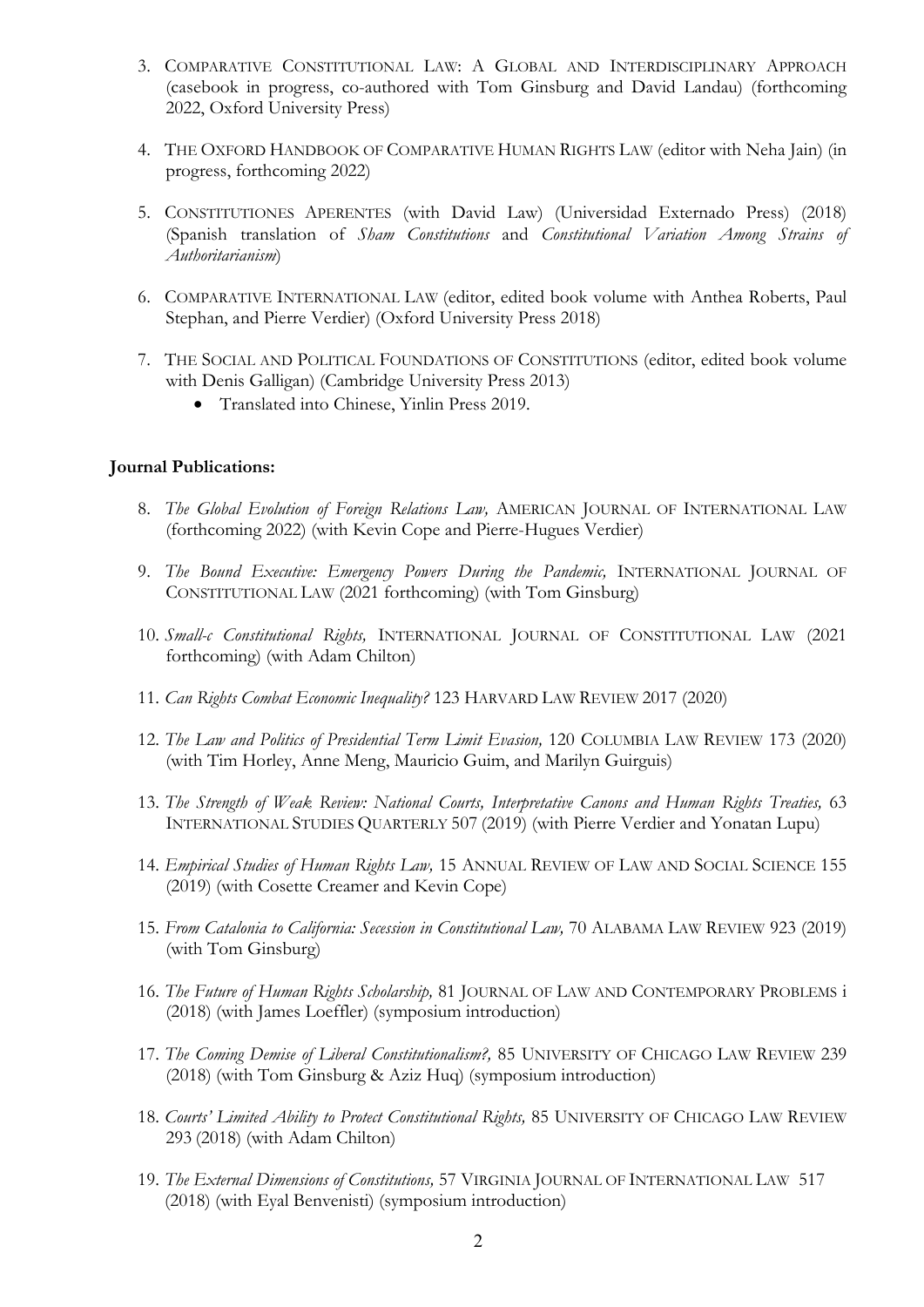- 20. *Rights without Resources: The Impact of Social Rights on Social Spending,* 60 THE JOURNAL OF LAW AND ECONOMICS 713 (2017) (with Adam Chilton)
	- Spanish translation in progress
- 21. *The Political Economy of the Constitutional Right to Asylum,* 102 CORNELL LAW REVIEW 1291 (2017) (with Lucas Kowalczyk)
	- Reprinted in THE NORMATIVE BOUNDARIES OF SOVEREIGNTY (Eyal Benvenisti ed., forthcoming)
- 22. *Constitutions Un-Entrenched: Towards an Alternative Theory of Constitutional Design*, 110 AMERICAN POLITICAL SCIENCE REVIEW 657 (2016) (with Emily Zackin)
	- Reviewed by Rosalind Dixon in JOTWELL: JOURNAL OF THINGS WE LIKE (Lots) (November 17, 2016)
	- Reprinted, with a new introduction, as *Limiting Judicial Discretion, in* COMPARATIVE JUDICIAL REVIEW (Erin Delaney & Rosalind Dixon eds., 2018).
- 23. *Do Constitutional Rights Make a Difference?* 60 AMERICAN JOURNAL OF POLITICAL SCIENCE 575 (2016) (with Adam Chilton)
- 24. *International Law, Constitutional Law, and Public Support for Torture: Evidence from a Survey Experiment*, RESEARCH & POLITICS 1 (2016) (with Adam Chilton)
- 25. *The Contours of Constitutional Approval,* 94 WASHINGTON UNIVERSITY LAW REVIEW 113 (2016) (with Nick Stephanopoulos)
- 26. *Measuring the Rule of Law: A Comparison of Indicators,* 42 LAW & SOCIAL INQUIRY 100 (2016) (with Tom Ginsburg) early access<http://onlinelibrary.wiley.com/doi/10.1111/lsi.12175/epdf>
	- Generated response articles by Karen J. Alter, *Whose Rule of Law is It,* 2 LSI FORUM (2016); Sally Merry, *The Social Life of Measurement,* 2 LSI FORUM (2016)
	- Reprinted in THE CAMBRIDGE COMPANION TO THE RULE OF LAW (Martin Loughlin & Jens Meierhenrich eds., forthcoming) (condensed version)
- 27. *The Failure of Constitutional Torture Prohibitions,* 44 THE JOURNAL OF LEGAL STUDIES 417 (2015) (with Adam Chilton)
- 28. International Law in National Legal Systems: An Empirical Exploration, 109 THE AMERICAN JOURNAL OF INTERNATIONAL LAW 514 (2015) (with Pierre Verdier)
	- Reprinted in COMPARATIVE INTERNATIONAL LAW (Anthea Roberts et al., eds., forthcoming)
	- Translated into Spanish and published in *Revista Latinoamericana de Derecho Internacional* (2020)
- 29. *Comparative International Law: Framing the Field,* 109 THE AMERICAN JOURNAL OF INTERNATIONAL LAW 467 (2015) (with Anthea Roberts, Paul Stephan and Pierre Verdier) (symposium introduction)
	- Spanish translation forthcoming in *Journal Revista Facultad de Jurisprudencia* (2021)
- 30. *The Politics of Takings Clauses,* 109 NORTHWESTERN UNIVERSITY LAW REVIEW 695 (2015) (symposium contribution)
	- Reprinted in *Seqüência: Estudos Jurídicos e Políticos* (Brazil, 2016)
- 31. *Law versus Norms: The Impact of Human Rights Treaties on Constitutional Bills of Rights,* 171 JOURNAL OF INSTITUTIONAL AND THEORETICAL ECONOMICS 87 (2015)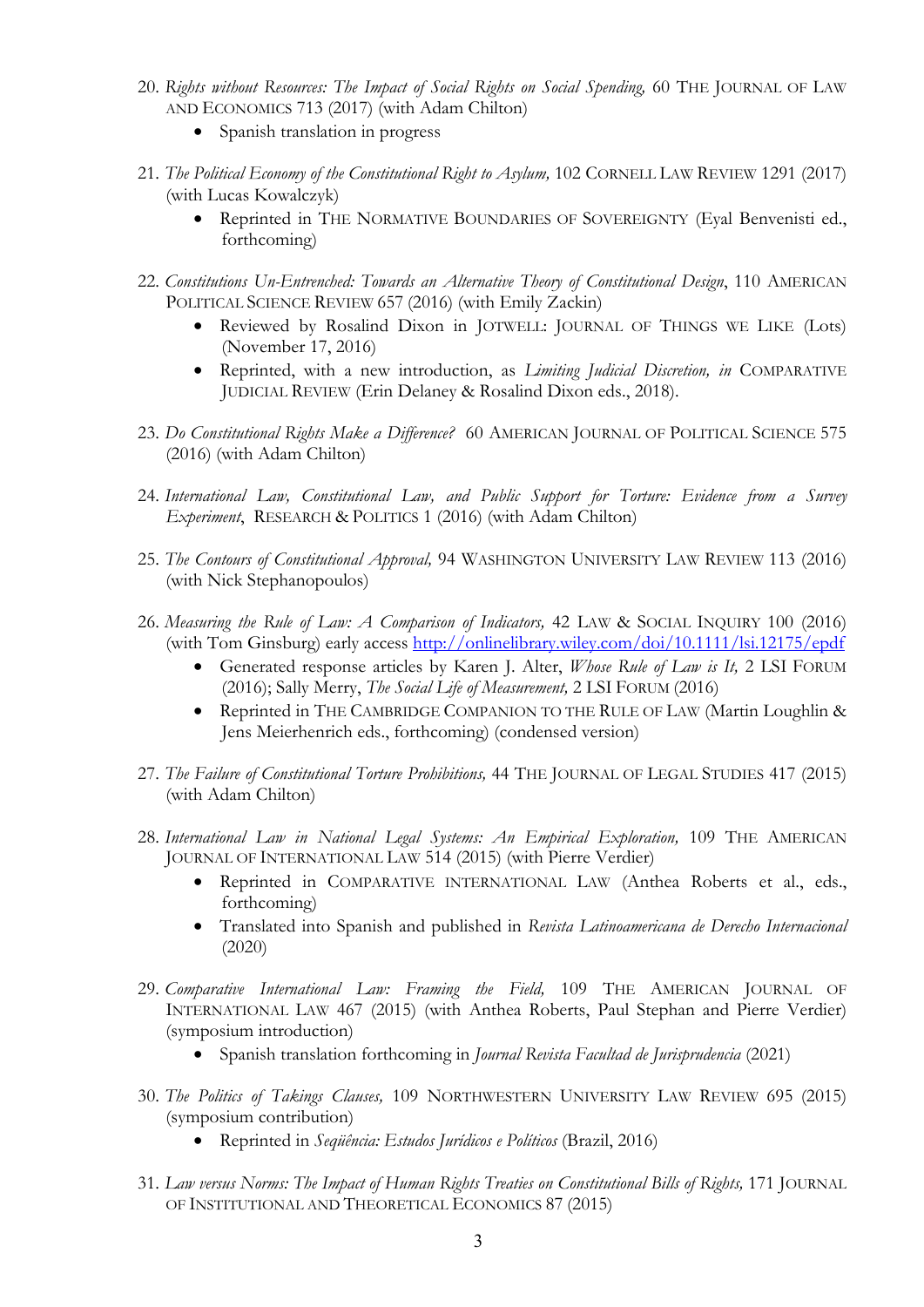- Generated response articles by Mathias Siems, *Human Rights Treaties and Comparative*  Law, 171 JOURNAL OF INSTITUTIONAL AND THEORETICAL ECONOMICS 118 (2015); Maya Sen, *How Ratifying Treaty Rights Could Affect Norms, Laws, and Constitutional Language,* 171 JOURNAL OF INSTITUTIONAL AND THEORETICAL ECONOMICS 112 (2015).
- 32. *The Diffusion of Constitutional Rights,* 39 INTERNATIONAL REVIEW OF LAW AND ECONOMICS 1 (2014) (with Benedikt Goderis)
- 33. *American Constitutional Exceptionalism Revisited,* 81 UNIVERSITY OF CHICAGO LAW REVIEW 1641 (2014) (with Emily Zackin)
	- Translated into Portuguese and published in 19 *Novos Estudos Jurídicos* 695 (Luciene del Ri trans. 2014)
- 34. *Unpopular Constitutionalism*, 89 INDIANA LAW JOURNAL 1133 (2014)
	- Translated into Turkish and published in Dokuz Eylül Üniversitesi Hukuk Fakültesi Dergisi, Cilt: 20, Sayı: 1, 2018, s. 125-197 (Safak Evran trans., 2018).
	- Excerpted in NORMAN DORSEN ET AL., COMPARATIVE CONSTITUTIONAL LAW: CASES AND MATERIALS ( $3<sup>rd</sup>$  edition, 2016).
	- Reprinted in GENDER IN CONSTITUTIONAL LAW (Catharine MacKinnon & Elizabeth Long eds 2018).
- 35. *Why Do Countries Adopt Constitutional Review?* 30 JOURNAL OF LAW, ECONOMICS, AND ORGANIZATION 587 (2014) (with Tom Ginsburg)
- 36. *Sham Constitutions*, 101 CALIFORNIA LAW REVIEW 863 (2013) (with David S. Law)
	- Translated into Spanish and appeared as CONSTITUTIONES APERENTES (Universidad Externado Press 2018)
	- Reprinted in COMPARATIVE CONSTITUTIONAL LAW (Mark Tushnet ed., Edward Elgar Press 2017)
- 37. *When to Overthrow Your Government: The Right to Resist in the World's Constitutions*, 66 UCLA LAW REVIEW 1186 (2013) (with Tom Ginsburg and Daniel Lansberg Rodriguez)
- 38. *The Declining Influence of the United States Constitution*, 87 NYU LAW REVIEW 762 (2012) (with David S. Law)
	- Featured on front pages of *The New York Times*, *The International Herald Tribune*, *The Canadian Globe and Mail*, and other national and international radio and television outlets
	- Excerpted in PHILIP ALSTON & RYAN GOODMAN, INTERNATIONAL HUMAN RIGHTS 55 (2013)
	- Translated into Chinese and published in the TSINGHUA RULE OF LAW FORUM (Xu Xiaofei trans. 2014)
	- Generated response articles by Sujit Choudhry, *Method in Comparative Constitutional Law: A Comment on Law and Versteeg*, 87 N.Y.U. L. REV. 2078 (2012); Zachary Elkins, Tom Ginsburg & James Melton, *Comments on Law and Versteeg's The Declining Influence of the United States Constitution*, 87 N.Y.U. L. REV. 2088 (2012); Vicki C. Jackson, *Comment on Law and Versteeg*, 87 N.Y.U. L. REV. 2102 (2012)
	- Reprinted in revised form as *Is the Influence of the United States Constitution Declining? in*  CONSTITUTION-MAKING (Roger Smith eds., 2019)
- 39. *Human Rights Violations After 9/11 and the Role of Constitutional Constraints*, 41 THE JOURNAL OF LEGAL STUDIES 31 (2012) (with Benedikt Goderis)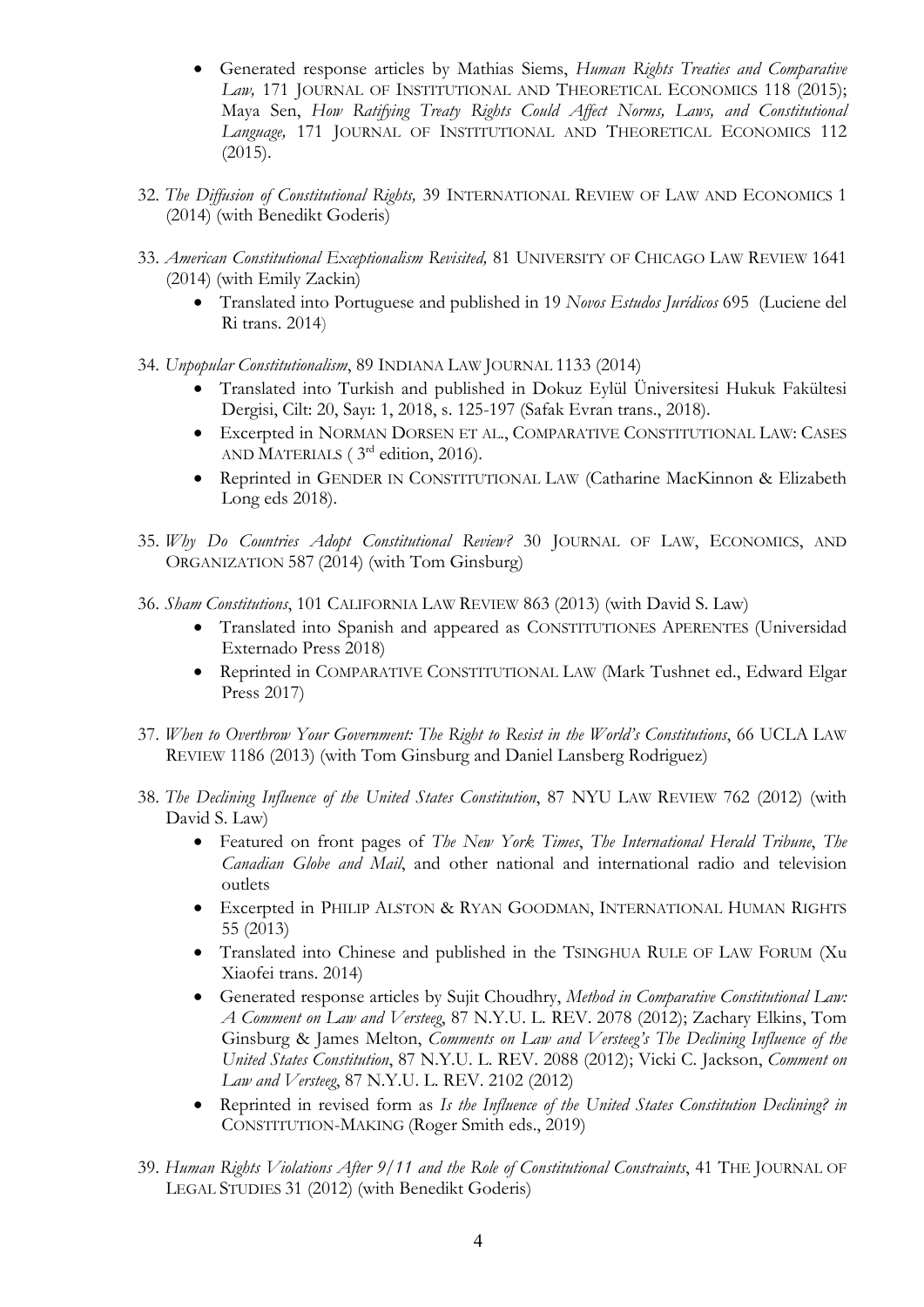- 40. *The Evolution and Ideology of Global Constitutionalism*, 99 CALIFORNIA LAW REVIEW 1163 (2011) (with David S. Law)
	- Translated into Chinese and published in the TSINGHUA RULE OF LAW FORUM (Xu Xiaofei trans. 2013)

## **Book Chapters:**

- 41. *Constitutions and Constitutionalism: An Introduction, in* COMPARATIVE CONSTITUTIONAL LAW: VOLUME 1 (Vicki Jackson & Mila Versteeg eds. 2021) (with Vicki Jackson)
- 42. *Constitution-Making, Methodology, and Interpretation: An Introduction, in* COMPARATIVE CONSTITUTIONAL LAW: VOLUME 2 (Vicki Jackson & Mila Versteeg eds. 2021) (with Vicki Jackson)
- 43. *Government Structures and Frameworks: An Introduction, in* COMPARATIVE CONSTITUTIONAL LAW: VOLUME 3 (Vicki Jackson & Mila Versteeg eds. 2021) (with Vicki Jackson)
- 44. *Constitutional Rights: An Introduction, in* COMPARATIVE CONSTITUTIONAL LAW: VOLUME 4 (Vicki Jackson & Mila Versteeg eds. 2021) (with Vicki Jackson)
- 45. *Separation of Powers, Treaty-Making, and Treaty Withdrawal: A Global Survey*, *in* OXFORD HANDBOOK OF COMPARATIVE FOREIGN RELATIONS LAW (Curtis Bradley ed., 2018) (with Pierre Verdier)
- 46. *Modes of Domestic Incorporation of International Law, in* RESEARCH HANDBOOK ON THE POLITICS OF INTERNATIONAL LAW (Wayne Sandholz & Chris Whytock eds., Edward Elgar, 2017) (with Pierre Verdier)
- 47. *Constitutional Correlates of the Rule of Law, in* CONSTITUTIONALISM AND THE RULE OF LAW (Maurice Adams & Anne Meuwese eds., Cambridge University Press, 2017) (with Tom Ginsburg)
- 48. *Conceptualizing Comparative International Law, in* COMPARATIVE INTERNATIONAL LAW (Anthea Roberts, Paul Stephan, Pierre Verdier & Mila Versteeg eds., Oxford University Press, 2018) (with Anthea Roberts, Paul Stephan and Pierre Verdier)
- 49. *Constitutions, in* INTERNATIONAL ENCYCLOPAEDIA FOR THE SOCIAL AND BEHAVIOURAL SCIENCES (Elsevier, 2015) (with Kevin L. Cope)
- 50. *Constitutional Variation Among Strains of Authoritarianism*, in THE CONSTITUTIONS OF AUTHORITARIAN REGIMES 165 (Tom Ginsburg & Alberto Simpser eds., Cambridge University Press, 2014) (with David S. Law)
	- a. Translated into Spanish and appeared as CONSTITUTIONES APERENTES (Universidad Externado Press 2018)
- 51. *"Perfection in Imperfection:" Joseph de Maistre and the Limitations of Constitutional Design*, *in* CONSTITUTIONS AND THE CLASSICS 312 (Denis Galligan ed., Oxford University Press, 2014)
- 52. *Theories of the Social and Political Foundations of Constitutions*, *in* THE SOCIAL AND POLITICAL FOUNDATIONS OF CONSTITUTIONS 3 (Denis Galligan & Mila Versteeg eds., Cambridge University Press, 2013) (with Denis Galligan)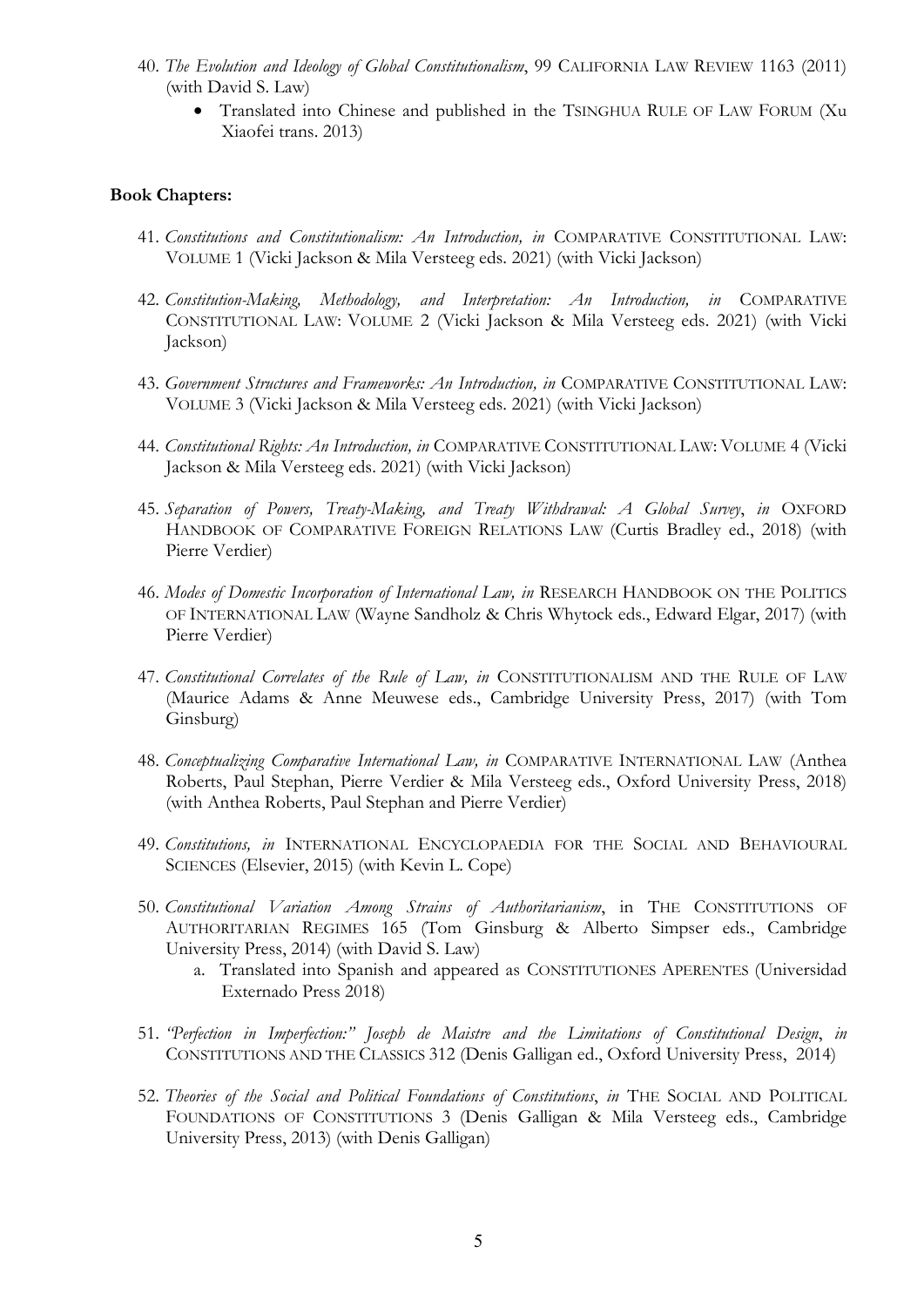- 53. *Transnational Constitutionalism: A Conceptual Framework*, *in* THE SOCIAL AND POLITICAL FOUNDATIONS OF CONSTITUTIONS 103 (Denis Galligan & Mila Versteeg eds., Cambridge University Press 2013) (with Benedikt Goderis)
- 54. *Quantitative Methods for Comparative Constitutional Law*, *in* COMPARATIVE LAW: PRACTICE AND THEORY 230 (Maurice Adams & Jacco Bomhoff eds., Cambridge University Press 2012) (with Anne Meuwese)
	- Reprinted in COMPARATIVE LAW METHODOLOGY (Maurice Adam & Jaakko Husa eds., Edward Elgar 2017).

#### **Shorter Works and Responses (under 10,000 words)**

- 55. *Empirical Constitutional Studies: Directions for the Field,* UNIVERSITY OF CHICAGO LAW REVIEW ONLINE (2021, with Adam Chilton)
- 56. *Measurement and Causal Identification in Constitutional Law,* INTERNATIONAL JOURNAL OF CONSTITUTIONAL LAW (2021 forthcoming) (with Adam Chilton)
- 57. Afterword: Understanding the Third Wave of Judicial Review, 17 INTERNATIONAL JOURNAL OF CONSTITUTIONAL LAW 10 (2019)
- *57. Modelo Constitucional Colombiano en Perspectiva Comparada Latinoamericana y Global, in* LOS 25 AÑOS DE LA CONSTITUCIÓN (1991-2016): DEBATES CONSTITUCIONALES Y PERSPECTIVAS CONSTITUYENTES (Andres Rodriguez ed., 2017) (with Camilo Sanchez)
- *58. Book Review: The Interpretation of International Law by Domestic Courts,* 111 AMERICAN JOURNAL OF INTERNATIONAL LAW 538 (2017) (with Kevin Cope)
- *59. History, Geography and Rights: A Response to Chilton and Posner,* 56 VIRGINIA JOURNAL OF INTERNATIONAL LAW 501 (2016)
- *60. Measuring the Rule of Law: Pushing Forward,* 2 LAW AND SOCIAL INQUIRY FORUM (with Tom Ginsburg) (2016)
- *61. International Law in Domestic Legal Systems: An Empirical Perspective* 108 AMERICAN SOCIETY OF INTERNATIONAL LAW PROCEEDINGS 376 (2014) (with Pierre-Hugues Verdier)
- *62. Debating the Influence of the United States Constitution*, 89 NYU LAW REVIEW ONLINE (2012) (with David S. Law)

#### **Popular Press:**

- *63. States of Emergencies: I* HARVARD LAW REVIEW BLOG (April 17, 2020) (with Tom Ginsburg)
- *64. States of Emergencies: II* HARVARD LAW REVIEW BLOG (April 20, 2020) (with Tom Ginsburg)
- *65. Can Emergency Powers Go Too Far?* TABLET MAGAZINE (April 6, 2020) (with Tom Ginsburg)
- *66. America is on a Collision Course with the Constitution,* THE ATLANTIC (March 23, 2020) (with others)
- *67. The World is Experiencing a New Form of Autocracy,* THE ATLANTIC (March 1, 2020) (with Tim Horley and Anne Meng)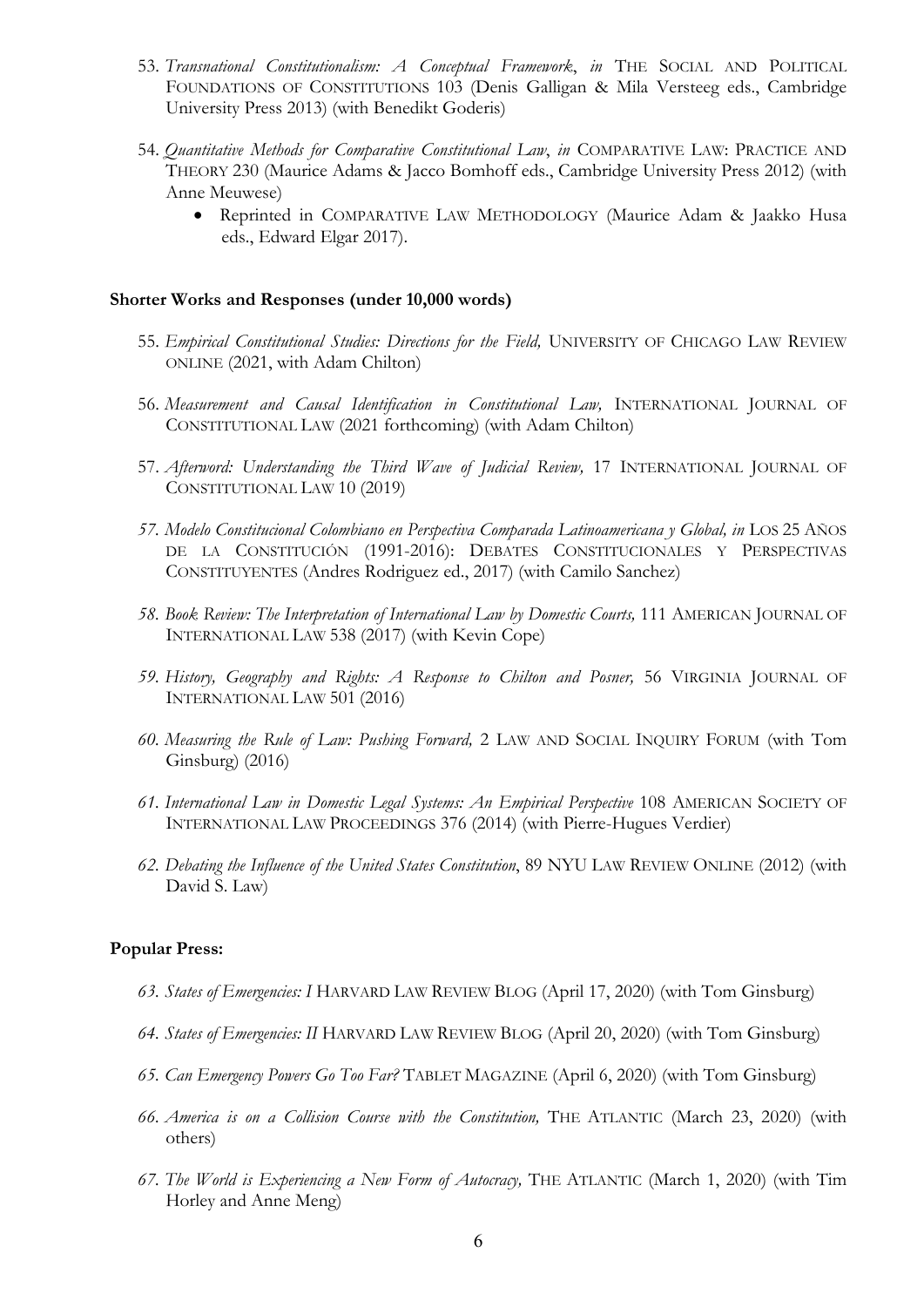- *68. Federalism in the Middle East: A Collection of Essays,* LAWFARE (August 13, 2018)
- *69. What Europe Can Teach America About Free Speech,* THE ATLANTIC (August 19, 2017)
- *70. The Failure of Constitutional Torture Prohibitions,* THE WASHINGTON POST- MONKEY CAGE (April 25, 2015) (with Adam Chilton)
- *71. An Exceptional Constitution,* INSIGHTS IN LAW AND SOCIETY (2015)
- *72. In Sickness and in Health: The Constitution Should Give Americans the Right to Basic Health Care,* SLATE (June 12, 2012) (with Kevin L. Cope)

## **Works in Progress (draft available on request):**

- *73.* Do Gender Equality Clauses Actually Improve Gender Equality? (with Adam Chilton) (revise and resubmit, Journal of Legal Studies)
- *74.* Can Constitutional Law Change Public Opinion: Evidence from Six Countries During the COVID-19 Pandemic (with Kevin Cope, Charles Crabtree and Adam Chilton) (under review)
- *75.* Constitutional Duties (with Erensu Altan)

## **Professional Activities:**

Amicus Briefs:

*76.* Brief of Four Law Professors as *Amici Curiae* in Support of Plaintiffs-Counter-Defendants-Appellants in PETRÓLEOS DE VENEZUELA, S.A., PDVSA PETRÓLEO, S.A., and PDV HOLDING, INC. v. MUFG UNION BANK, N.A. and GLAS AMERICAS LLC.

Professional Reports:

- *77. Tunisia vs. Myriam Bribri*, Clooney Foundation for Justice Initiative Report (June 2020).
- *78. The Future of the Social Sciences in the American Society of Comparative Law: A Path to Integration and Collaboration* (report for American Society of Comparative Law, 2016) (with Richard Albert, Joshua Braver, Tom Ginsburg, Ran Hirschl, Katerina Linos, Kim Scheppele and Holger Spamann)
- *79. Analytic Report on the Transitional Constitution of the Republic of South Sudan*. Rome, International Development Law Organization, June 2012 (with Jose Cheibub, Tom Ginsburg, Veronica Eragu, Donald Horowitz, and Christina Murray).

#### **ACADEMIC AWARDS**

**Best Book Prize in Human Rights for 2020,** awarded by the American Political Science Association

**Best Book Prize for 2019/2020 awarded by the International Society of Public Law**

**Innovator in Constitutional Democracy Award,** Awarded by the "Global Summit" on the "International Forum on the Future of Constitutional Democracy," January 2021

**Bankard Fund for Political Economy,** University of Virginia, 2020-2021 (30,000\$ for research) **Andrew Carnegie Fellow,** Carnegie Foundation, 2017-2019 (200,000\$ for research)

**McFarland Prize for Exemplary Scholarship,** University of Virginia School of Law, Spring 2016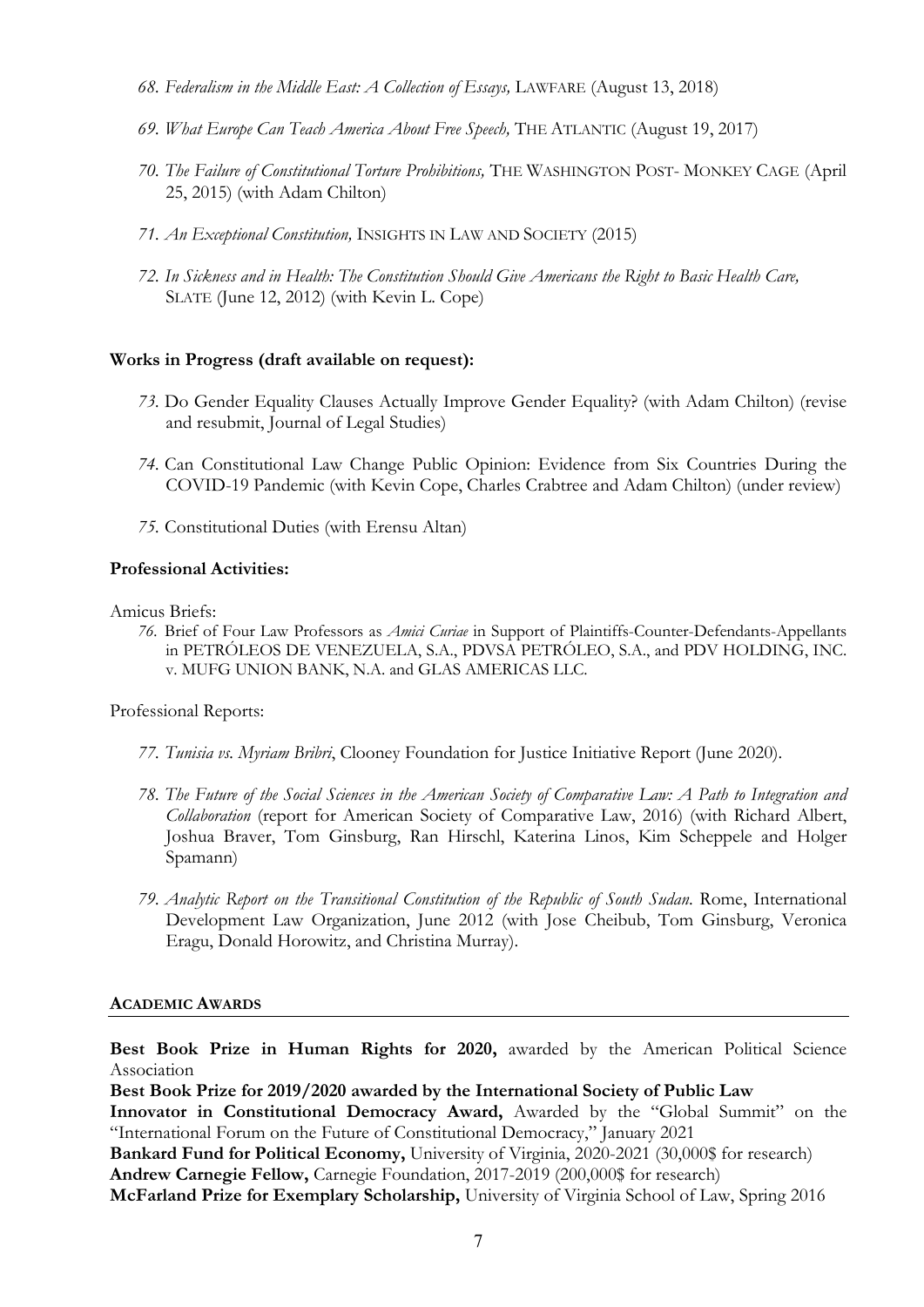**Bankard Fund for Political Economy,** University of Virginia, 2016-2017 (30,000\$ for research) **Foundation for Law, Justice and Society Fellowship,** 2009-2010, 2010-211 **Arts and Humanities Research Council Doctoral Award,** British government, 2007-2010 (threeyear award (tuition and college fees) for D.Phil studies at Oxford) **Gregory Kulkes Scholar,** Balliol College, Oxford, 2007-2010 (grant for D.Phil) **Commercial Bar Scholarship,** Oxford Law Faculty 2007-2008 (grant for D.Phil) **Prins Bernhard Cultuurfonds Scholarship,** the Netherlands, 2008-2009 (grant for D.Phil) **Huygens Scholar,** "Huygens Scholarship Programme for Talented Students," Ministry of Education, the Netherlands, 2006-2007 (full tuition and living expenses for LL.M. at Harvard) **VSB scholarship**, VSB foundation, the Netherlands 2007 (grant for LL.M. at Harvard) **Excellence Scholarship**, Tilburg University, 2004 (monetary award for academic excellence)

# **ACADEMIC APPOINTMENTS & OTHER EXPERIENCE**

## APPOINTMENTS & TEACHING

**University of Virginia School of Law,** Professor of Law, 2016-current Director of the Center for International and Comparative Law, 2020-current Director of the Law School's Human Rights Program, 2014-current Associate Professor of Law, 2011-2016

*Courses:* International Law, International Human Rights Law, Comparative Constitutional Design, Constitution-Making, Public International Law and the Scholarly Process, Human Rights Study Project, International Law in Domestic Legal Systems, SJD colloquium, the Law of Game of Thrones (Seminar in Ethical Values)

*Service:* Diversity Committee (2018- current); Entry-Level Appointments Committee Chair (2016-2017); International Relations Committee (2012-current); Sokol Committee (2012 current); Public Service Mentor (2013-current), Bicentennial Campaign Committee, Political Science Search Committee for Taylor Chair in Foreign Relations (2015-2017).

**University of Chicago Law School,** Olin Fellow and Lecturer in Law, 2011

*Courses:* Comparative Legal Institutions (with Tom Ginsburg)

# ACADEMIC VISITS

| Hebrew University, Jerusalem, Israel, Visiting Professor, May 2021                                    |
|-------------------------------------------------------------------------------------------------------|
| <b>Lewis &amp; Clark Law School, Distinguished International Law Visitor 2017-2018, February 2018</b> |
| Interdisciplinary Center, Herzliya, Israel, Visiting Professor, December 2017                         |
| Course: Comparative Constitutional Law (short course)                                                 |
| Tel Aviv University, Tel Aviv, Israel, Visiting Professor, May 2017                                   |
| Course: Comparative Constitutional Law (short course)                                                 |
| Columbia Law School, NYC, Samuel Rubin Visiting Associate Professor of Law, Spring 2016               |
| Courses: Public International Law, Comparative Constitutional Design                                  |
| University of Hamburg, Hamburg, Visiting Professor, June 2015                                         |
| <i>Course:</i> Comparative Constitutional Law (short course)                                          |
| Hebrew University, Jerusalem, Israel, Visiting Professor, May 2015                                    |
| <i>Course:</i> Comparative Constitutional Law (short course)                                          |
| University of Chicago School of Law, Chicago, Visiting Assistant Professor, fall 2013                 |
| Courses: International Human Rights Law, Comparative Constitutional Design                            |
| Washington University in St. Louis, St. Louis, Center for Empirical Research in the Law, Visiting     |
| Scholar, spring 2010                                                                                  |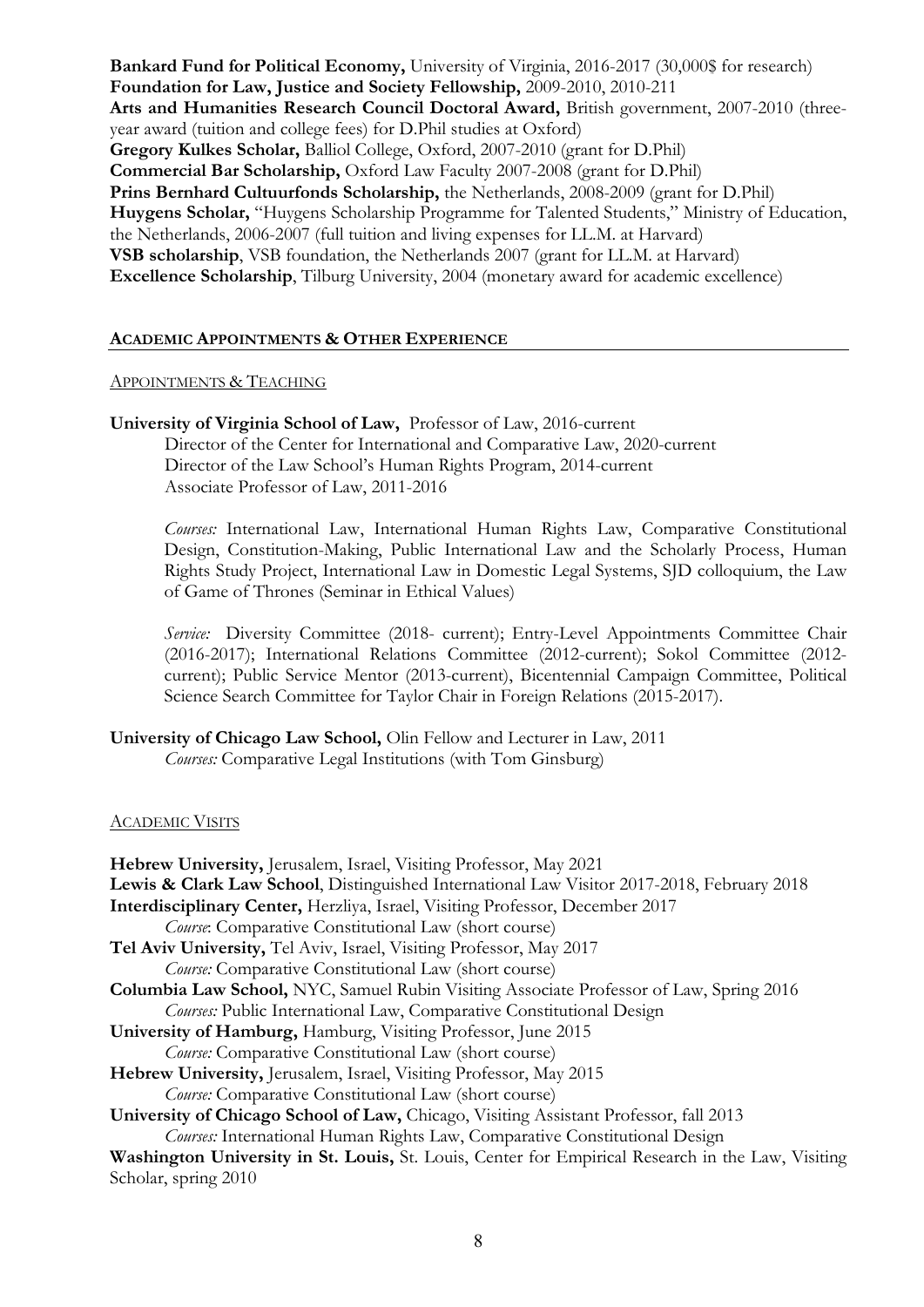**New York University Law School,** New York, Institute for International Law and Justice, Hauser Global Law Visiting Researcher, New York, spring 2009

**PRESENTATIONS** 

**Global Forum on Constitutional Law,** Methods in Constitutional Law, January 2014 **University of Chicago Law School,** Symposium on "How Constitutional Rights Matter," October 2020 (on Zoom) **NYU School of Law,** Constitutional Theory Workshop, October 2020 (on Zoom) **American Society of Comparative Law,** Hot Topics Panel on COVID-19 and the law, Annual Conference, October 2020 (on Zoom) **University of Minnesota,** Public Law Workshop**,** October 2020 (on Zoom) **Externado University,** Conference on Constitutionalism under Extreme Conditions, October 2020 (on Zoom) **Hong Kong University,** Faculty Workshop, September 2020 (on Zoom) **University of Virginia School of Law,** Faculty Workshop, June 2020 (on Zoom) **University of Chicago Law School,** Faculty Workshop, June 2020 (on Zoom) **Supreme Court of Mexico,** Webinar, June 2020 (on Zoom) **Federalist Society,** Annual Conference, June 2020 (on Zoom) **Duke Law School,** Faculty Workshop, April 2020 (on Zoom) **UCLA Law School,** Faculty Workshop, February 2020 **Wissenschaft Kollege Berlin,** Workshop on Constitutionalism and Populism, February 2020 **University of Pennsylvania Law School,** Constitutional Law Workshop, November 2019 **Hebrew University,** Keynote Lecture, Conference on Empirical Studies in Public Law, June 2019 **ETH Zurich,** Law and Economics Lecture, March 2019 **The Ohio State University,** Moritz College of Law, Faculty Workshop, March 2019 **University of Texas School of Law,** Conference on Constitutionalism and Populism, February 2019 **Harvard Law School,** Empirical Legal Studies Workshop, November 2018 **University of Southern California Law School,** Faculty Workshop, October 2018 **University of Virginia School of Law,** Faculty Workshop, July 2018 **ICONN-S conference panels,** Hong Kong, June 2018 **University of Leiden,** Lecture, Leiden, Netherlands, June 2018 **University of Maryland Constitutional Law Smooze,** March 2018 **Lewis & Clark Law School, Distinguished International Law Lecture,** March 2018 **George Washington Comparative Constitutional Law Roundtable,** March 2018 **Yangon School of Political Science,** Yangon, Myanmar, January 2018 **Interdisciplinary Center,** Faculty Workshop, Herzlyia, Israel, December 2017 **International Political Science Association,** Hannover, Germany, December 2017 **University of Virginia School of Law,** Faculty Workshop, October 2017 **European University,** Lecture, St. Petersburg, Russia, August 2017 **Young African Leader Initiative,** James Madison's Montpelier, July 2017 **Interdisciplinary Center,** Conference on Globalization of Constitutional Law, Herzlyia, June 2017 **Izmir University,** Distinguished Lecture on Comparative Constitutional Law, Izmir, Turkey, June 2017 **Hebrew University, Public Law Workshop,** Jerusalem, Israel, June 2017 **Tel Aviv University, Law & Economics Workshop,** Tel Aviv, Israel, May 2017 **Max Planck Institute,** Lecture in Law & Economics, Bonn, Germany, May 2017 **University of Chicago Law School,** Symposium on the Limits of Constitutionalism, May 2017 **Columbia Law School,** Conference on Social Rights, April 2017 **Berkeley Law School,** International Law Colloquium, April 2107 **University of Louisiana Lafayette,** Lecture on Comparative Constitutional Law, March 2017 **UCLA, Law & Economics Workshop,** Los Angeles, March 2017. Stanford University, Freeman Spogli Institute, Conference on Federalism in the Middle East, Stanford, February 2017. **University of Michigan, Donia Human Rights Center,** Ann Arbor, Michigan, February 2017.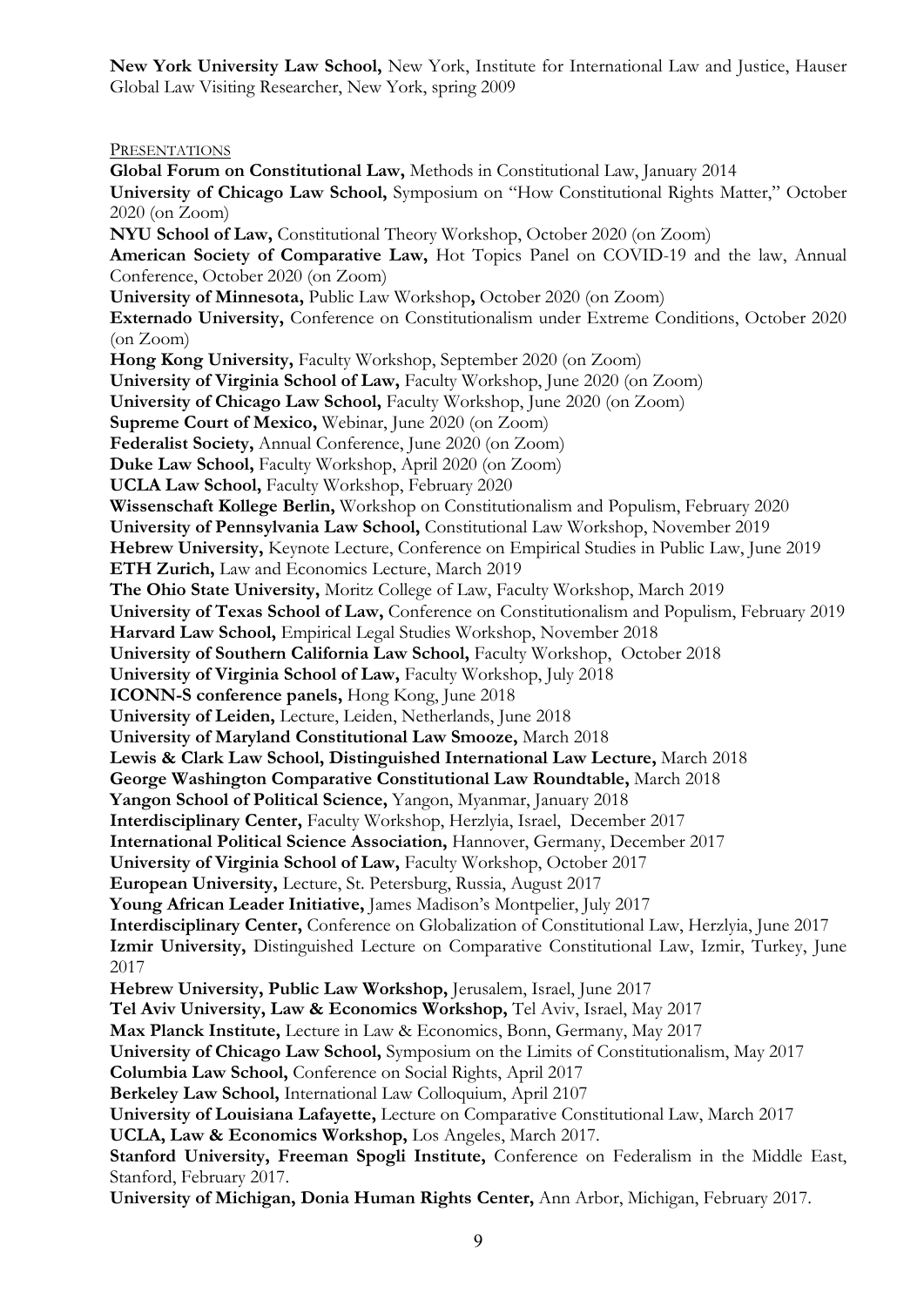**Georgetown University, Department of Political Science,** Methods for the Comparative Study of Legal Institutions, February 2017.

**University of Arizona Law School Faculty Workshop,** Tuscon, Arizona, January 2017.

**University of Zambia School of Law,** Lusaka, January 2017.

**World Bank,** Conference on Transnational Regulation, Washington DC, November 2016.

**Universidad Nacional De Colombia, Conference Celebrating 25 Anniversary of Colombian Constitution,** Bogota, September 2016.

**University of Cambridge, Conference on the External Dimensions of Constitutions,**  Cambridge UK, September 2016.

**Rule of Law Collaborative, Justice Sector Inter-Agency Training,** Washington DC, September 2016

**University of Virginia, Faculty Workshop,** Charlottesville, July 2016.

**Young African Leader Initiative,** James Madison's Montpelier, Orange, July 2016

**European Conference for Empirical Legal Studies,** Amsterdam, June 2016.

**International Society of Public Law Annual Meeting,** Berlin, June 2016.

**ETH Zurich, Law and Economics Workshop,** Zurich, May 2016.

**Hungarian Academy of Sciences, Workshop on Comparative Methods,** Budapest, May 2016.

**University of Chicago Law School,** Meeting of Special Committee on Comparative Law and the Social Sciences, Chicago, April 2016.

**Columbia Law School, Faculty Workshop,** NYC, March 2016.

**Maryland Constitutional Law Smooze,** Baltimore, March 2016.

**Georgetown University, Workshop on Data and Methods in Comparative Legal Studies,**  Washington DC, February 2016.

**University of New South Wales, Comparative Constitutional Law Roundtable,** Sydney, Australia, December 2016

**University of Florida Law School, Faculty Workshop,** Gainsville, November 2015

**Rule of Law Collaborative, Justice Sector Inter-Agency Training,** Washington DC, September 2015, November 2015

**University of Southern California Law School, Faculty Workshop,** Los Angeles, October 2015 **Queen's University, Comparative Constitutional Law Roundtable,** Ontario, September 2015

**European Law and Economics Association Annual Meeting,** Vienna, September 2015

**New York University School of Law, Constitutional Theory Workshop,** New York, September 2015

**Young African Leader Initiative,** James Madison's Montpelier, Orange, July 2015

**University of Virginia School of Law, Faculty Workshop,** June 2015

**Northwestern University, Judicialization of International Law Workshop organized by the**  Journal *International Organization*, Chicago, June 2015

**Hamburg University, Lecture in Law and Economics,** Hamburg, June 2015

**Tel Aviv Law School, International Law Workshop,** Tel Aviv, Israel, May 2015

**Haifa School of Law, Faculty Workshop,** Jerusalem, Israel, May 2015

**Hebrew University Faculty of Law, Human Rights Workshop,** Jerusalem, May 2015

**Hebrew University Faculty of Law, Public Law Workshop,** Jerusalem, Israel, May 2015

**Koç University Faculty of Law, Conference on Constitutionalism,** Istanbul, Turkey, May 2015

**University of Chicago Law School, Conference on Constitutional Success,** Chicago, April 2015 **George Washington University Law School, Roundtable on Comparative Constitutional Law,**  Washington DC, March 2015

**Washington University Law School, Comparative Constitutional Law Roundtable,** Seattle, December 2014

**Columbia Law School, Faculty Workshop,** NYC, November 2014

**Wisconsin Law School, Constitutional Law Smooze,** Madison, November 2014

**UNIVALI, Constitutional Law Congress,** Itajaí, Brazil, November 2014

**Federal University of Santa Caterina, International Law Workshop,** Florianopolis, Brazil, November 2014

**Tilburg University, Rule of Law Symposium,** Tilburg, October 2014

**University of Virginia School of Law, Faculty Workshop,** September 2014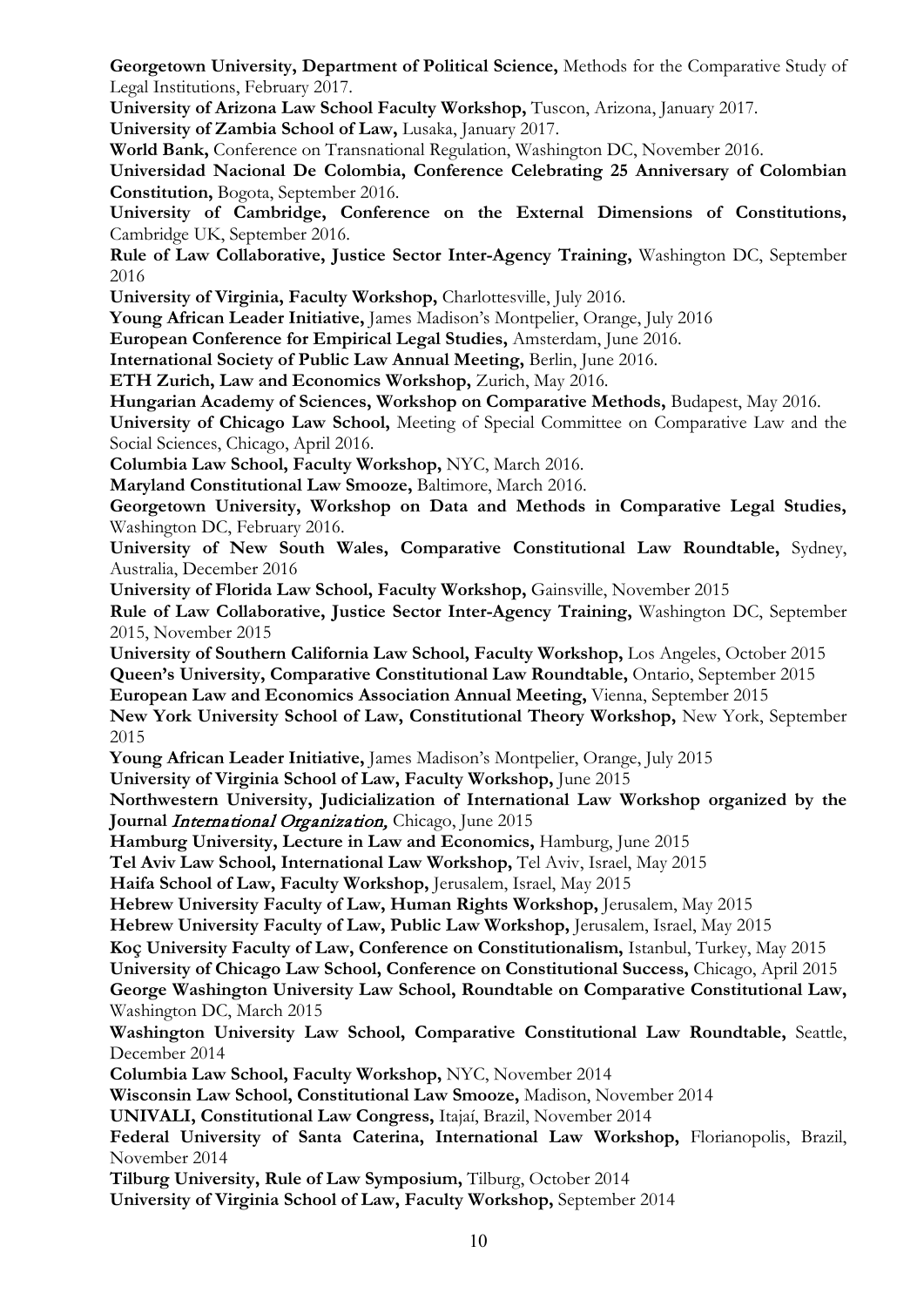**University of Virginia School of Law, Sokol Colloquium on Private International Law,** September 2014 **University of Southern California, Faculty Workshop,** Los Angeles, August 2014 **Young African Leaders Initiative,** James Madison's Montpelier, Orange, July 2014 **Max Planck Institution, Does Law Matter Colloquium,** Regensburg, Germany, June 2014

**Bielefeld University, Index Building in the Social Sciences Workshop,** Bielefeld, Germany, June 2014

**Harvard Law School,** Public Law Workshop, April 2014

**American Society of International Law,** Annual Meeting, DC, April 2014

**Younger Comparativist Society,** Portland, Oregon, April 2014

**Georgetown University Law Center,** Faculty Workshop, February 2014.

**Northwestern University School of Law School,** Faculty Workshop, December 2013

**University of Chicago Law School,** Faculty Workshop, November 2013

**University of Chicago Law School,** Economic Foundations of International Law, November 2013

**Wayne State University Law School,** Bi-Annual Conference on State Constitutions, October 2013

8th Annual Conference for Empirical Legal Studies, University of Pennsylvania School of Law, October 2013

**University of Virginia School of Law,** Faculty Workshop, September 2013

**Washington and Lee University School of Law,** Faculty Workshop, September 2013

**WashU Department of Political Science,** Workshop on Public Law and Political Economy, June 2013

**Law and Society Association Annual Conference,** Boston, June 2013

**Yale University,** Constitutional Rights and the Environment, April 2013

**7th Annual Conference on Empirical Legal Studies,** Stanford Law School, November 2012

**Heritage Foundation,** The Influence of the U.S. Constitution Abroad, Washington, DC, October 2012

**University of Wisconsin Law School,** Conference on Constitutional Amendment, October 2012 **University of Texas at Austin Law School,** Law and Economics Workshop, September 2012

**University of Virginia School of Law,** Faculty Workshop, July 2012

**IMT Lucca, Political Studies Series,** Lucca, Italy, July 2012

**Southeastern Association of Law Schools**, Palm Beach, July 2012

**Law and Society Association Annual Conference,** Honolulu, June 2012

**University of Oxford,** The Social and Political Foundations of Constitutions, May 2012

**University of Virginia Law School,** Faculty Retreat, January 2012

**University of Oxford,** Constitutional Law Workshop, December 2011

**6th Annual Conference for Empirical Legal Studies,** Northwestern University School of Law, November 2011

**University of Chicago Law School,** Constitutions in Authoritarian Regimes Workshop, October 2011

**University of Oxford,** Social and Political Foundations of Constitutions Workshop, June 2011

**Harvard Law School,** Workshop on Public Law and the Political Economy, Cambridge, June 2011

**University of Chicago Law School,** Constitutional Law Workshop**,** May 2011

**University of Virginia School of Law,** Faculty Workshop, May 2011

**University of Chicago Law School,** Regional International Law Colloquium, May 2011

**5th Annual Conference for Empirical Legal Studies,** Yale Law School, November 2010

**University of Chicago Law School,** Rational Choice and Constitutional Law Workshop, September 2010

**Law and Society Association Annual Conference,** Chicago, May 2010

**Oxford University,** Constitutions and the Classics Workshop, May 2010

**4th Annual Conference for Empirical Legal Studies,** USC Law School, November 2009

**Harvard Law School,** Graduate Forum/Harvard European Law Association, March 2009

**New York University,** JSD Forum, February 2009

**University College London,** Graduate Networking Conference, November 2008

**Oxford University,** Socio-Legal Discussion Group, 2008, 2009, 2010

**Oxford University,** Human Rights Discussion Group, 2008, 2010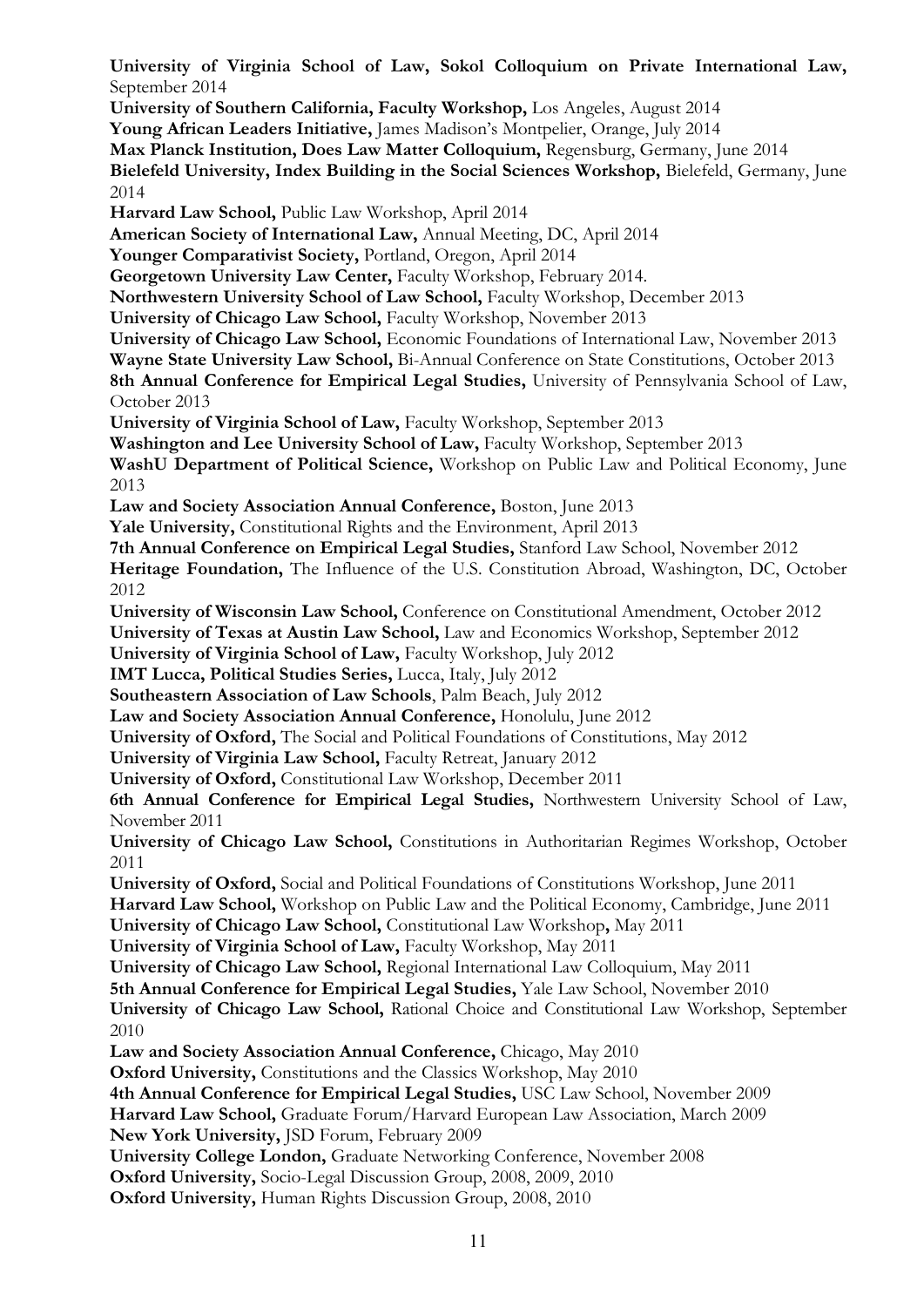**European Commission,** Conference on the Economic Analysis of Terrorism, Brussels, September 2008

## CONFERENCE AND SEMINAR ORGANIZING

**University of Cambridge Lauterpacht Centre for International Law,** organized a conference on the "external dimensions of national constitutions," that explores how constitutions deal with refugees and those seeking admission (with Eyal Benvenisti).

**University of Virginia Human Rights Program,** organized numerous human rights talks and panels over the course of the 2014-2015 and 2015-2016 academic years

**James Madison's Montpelier Annual Roundtable in Comparative Constitutional Law,** coorganizer and convener (with Dick Howard and Russ Miller) of a two-day roundtable on comparative constitutional law, Orange, VA, October 2013, October 2014, and October 2015, October 2016, October 2017.

**Sokol Colloquium on Comparative International Law,** co-organizer, co-convener, and co-editor of the book that results from the conference, September 2014 and September 2015

**University of Virginia,** Organizer and convener of full day conference on "Constitution-Making in the Arab Spring," February 2012

**Oxford University,** Organizer and co-convener (with Denis Galligan) of workshop series on the "Social and Political Foundations of Constitutions," Oxford, 2009-current (a total of 8 full-day workshops)

**Oxford University,** Organizer and co-convener (with Denis Galligan) of Centre for Socio-Legal Studies seminar series **"**Interdisciplinary Perspectives on Human Rights," Oxford, 2008 (8-week series)

# REVIEWING:

Journal Articles: *University of Chicago Law Review, Economic Letters, American Journal of International Law, International Journal of Constitutional Law, American Journal of Political Science (3x), American Political Science Review (2x), Journal of Politics (2x), World Politics, Comparative Political Studies, Journal of Empirical Legal Studies (2x)*, *Journal of Legal Studies (5x)*, *Political Research Quarterly*, *Law and Society Review (2x), American Review of Law and Economics (2x), International Studies Quarterly, Law and Social Inquiry, Academica Sinica Taiwan*, *Journal of Law and Courts, International Review of Law & Economics (2x), Research & Politics, Political Behavior, Constitutional Studies, Law and Social Inquiry, Review of Law and Economics, Journal of Peace Research, European Journal of Law and Economics.*

Books: *Edward Elgar Press*, *Cambridge University Press (7x), Oxford University Press (4x)*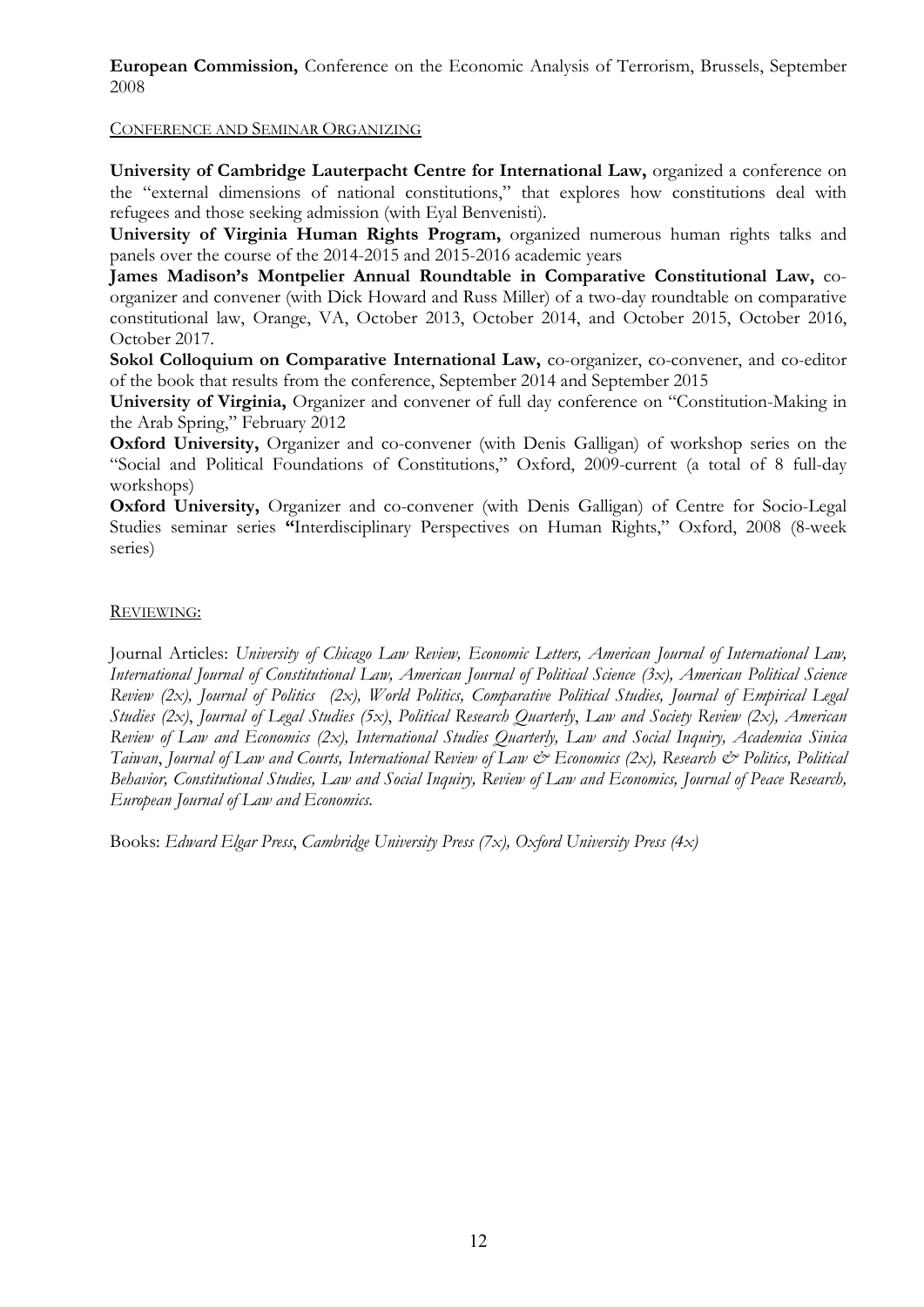Conferences: *Conference for Empirical Legal Studies 2014* (7 papers); *European Conference for Empirical Legal Studies 2016* (3 papers), *Conference for Empirical Legal Studies 2015, Conference for Empirical Legal Studies 2016; European Law & Economics Association 2018 (*10 papers)

Grants: *National Science Foundation, European Research Council*

Member of Advisory Board: *Virginia Journal of International Law*

Editorial Board: *Law & Social Inquiry*

Dissertation Committees: Christopher Clapp, Mauricio Guim

SJD students: Apinop Atipiboonsin, Franz Oberarzbacher, Alexis Ramirez

# BOOK ENDORSEMENTS

Tom Ginsburg, Terence C. Halliday & Gregory Shaffer, Constitution-Making and Transnational Legal Order (Cambridge University Press, 2019)

Ozan Varol, The Democratic Coup d'Etat (Oxford University Press, 2017)

Andras Jakab, Arthur Dyevre & Giulio Itzcovich, Comparative Legal Reasoning (Cambridge University Press, 2017)

Eric C. Ip, Judging Regulators: The Political Economy of Anglo-American Administrative Law  $(2020)$ .

# **OTHER EXPERIENCE**

**Foundation for Law, Justice and Society,** program advisor, academic advisor to research programme "The Social and Political Foundations of Constitutions" at the Oxford Centre for Socio-Legal Studies, 2010-12.

**Southern Africa Litigation Centre,** Legal assistance to human rights organizations in Southern Africa, Johannesburg, South Africa, summer 2007

**Oxford Pro Bono Publicio,** Legal assistance to the military lawyers of Guantanamo Bay detainee Omar Khadir, Oxford 2007

**West African Judicial Colloquium,** "Promoting access to global jurisprudence," providing training to Supreme Court Chief Justices of seventeen West African countries on the use of foreign and international (human rights) law in judicial decision making, Accra, Ghana 2007

**Centre for the Study of African Economies,** Department of Economics, Oxford University, Consultancy services to set up a research project on legal institutions in Africa, Oxford, summer 2006

**United Nations Interregional Crime and Justice Research Institute,** Internship, empirical research on determinants of crime and justice, Turin, Italy, summer 2005

# **PROFESSIONAL AFFILIATIONS**

Rule of Law Research Consortium, World Justice Project, member (by invitation) Society for Empirical Legal Studies, member American Political Science Association, member